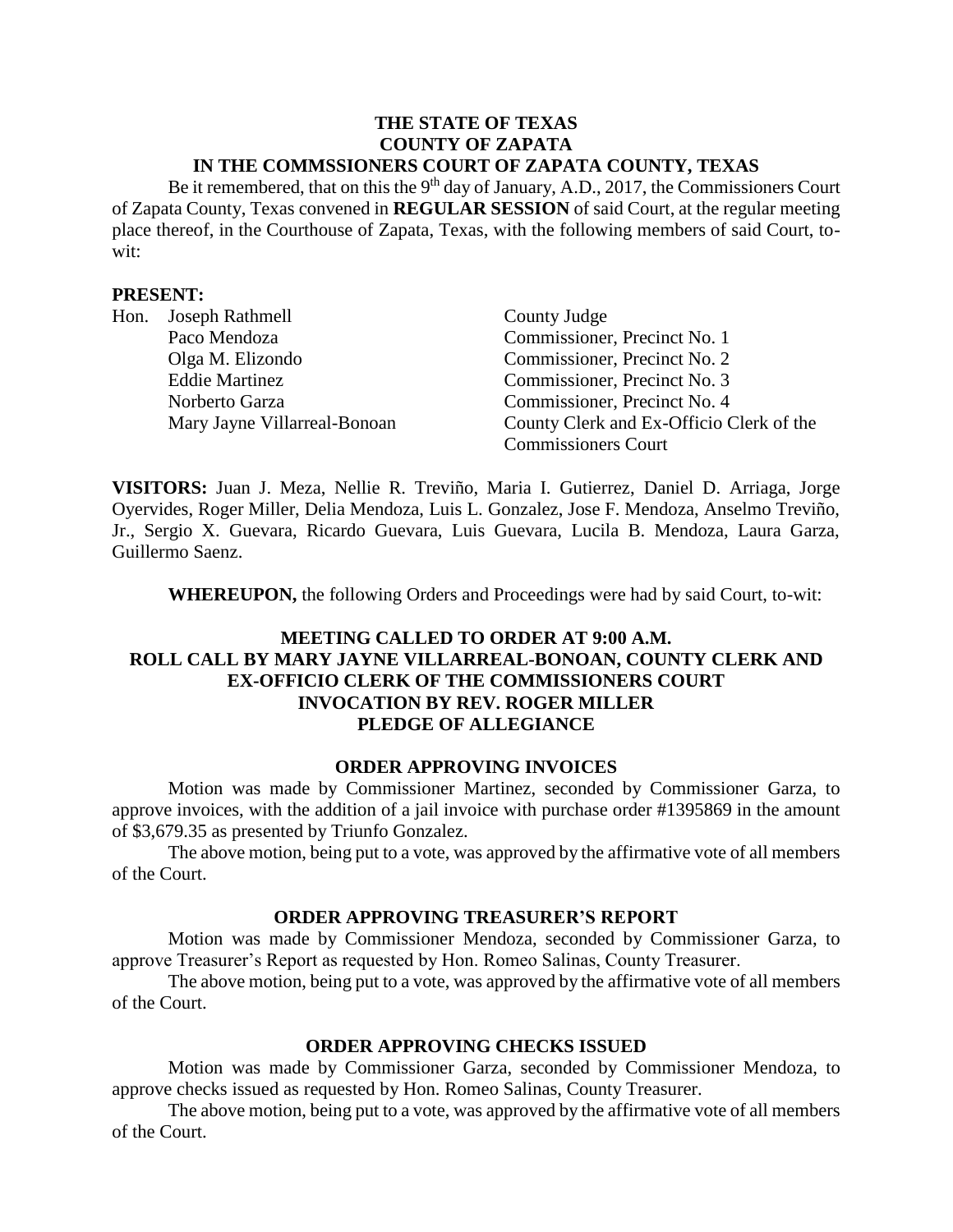#### **TAX / ASSESSOR COLLECTOR'S REPORT**

Luis L. Gonzalez, Tax Assessor/Collector, reported collections of Motel-Hotel Tax in an amount of \$8,107.31 and tax collections in an amount of \$670,000 for a total of 67.87% total collections.

## **REPORT ON UPCOMING CHANGES TO I-9 REPORTING AS TO RULES OF U.S. CITIZENSHIP AND IMMIGRATION SERVICES DEPARTMENT OF HOMELAND SECURITY**

Nellie R. Treviño, Personnel Director, reported on the upcoming changes to the I-9 reporting as to the rules of U.S. Citizenship and Immigration Services Department of Homeland Security. The I-9 form must be filled out by every employee. An online system is being added and the information is entered by personnel department to verify employee is able to work.

### **REPORT ON FINANCES FOR EMPLOYEE WORKSHOP**

Nellie R. Treviño, Personnel Director, reported on the finances for Employee Workshop. Donations were received in an amount of \$5,100 and expenditures were \$3,736.06, the remaining balance will be used for the following year's workshop as requested by Nellie R. Treviño, Personnel Director. (Report attached for the record.)

## **ORDER APPOINTING BOARD MEMBER TO BORDER REGION BEHAVIORAL HEALTH CENTER**

Motion was made by Commissioner Martinez, seconded by Commissioner Garza, to appoint Commissioner Jose F. (Paco) Mendoza, Jr. to serve as board member to the Border Region Behavioral Health Center as requested by Hon. Joe Rathmell, County Judge.

The above motion, being put to a vote, was approved by the affirmative vote of all members of the Court.

## **ORDER APPROVING TO HIRE DAMPCO, LLC TO SEAL COPPER FLASHINGS ON COURTHOUSE EXTERIOR**

Motion was made by Commissioner Martinez, seconded by Commissioner Garza, to approve to hire DAMPCO, LLC, as the contractor to seal copper flashings on courthouse exterior for the amount of \$6,600 as requested by Hon. Joe Rathmell County Judge.

The above motion, being put to a vote, was approved by the affirmative vote of all members of the Court.

## **ORDER APPROVING FINAL PAYMENT FOR ATTORNEYS FEES FOR RETIRED COMMISSIONER ANGEL GARZA FOR COMMUNITY ACTION COUNCIL LAWSUIT**

Motion was made by Commissioner Garza, seconded by Commissioner Martinez, to approve to make the final payment, in the amount of \$3,637.99, for attorneys fees for retired Commissioner Angel Garza for Community Action Council lawsuit as requested by Hon. Joe Rathmell, County Judge.

The above motion, being put to a vote, was approved by the affirmative vote of all members of the Court.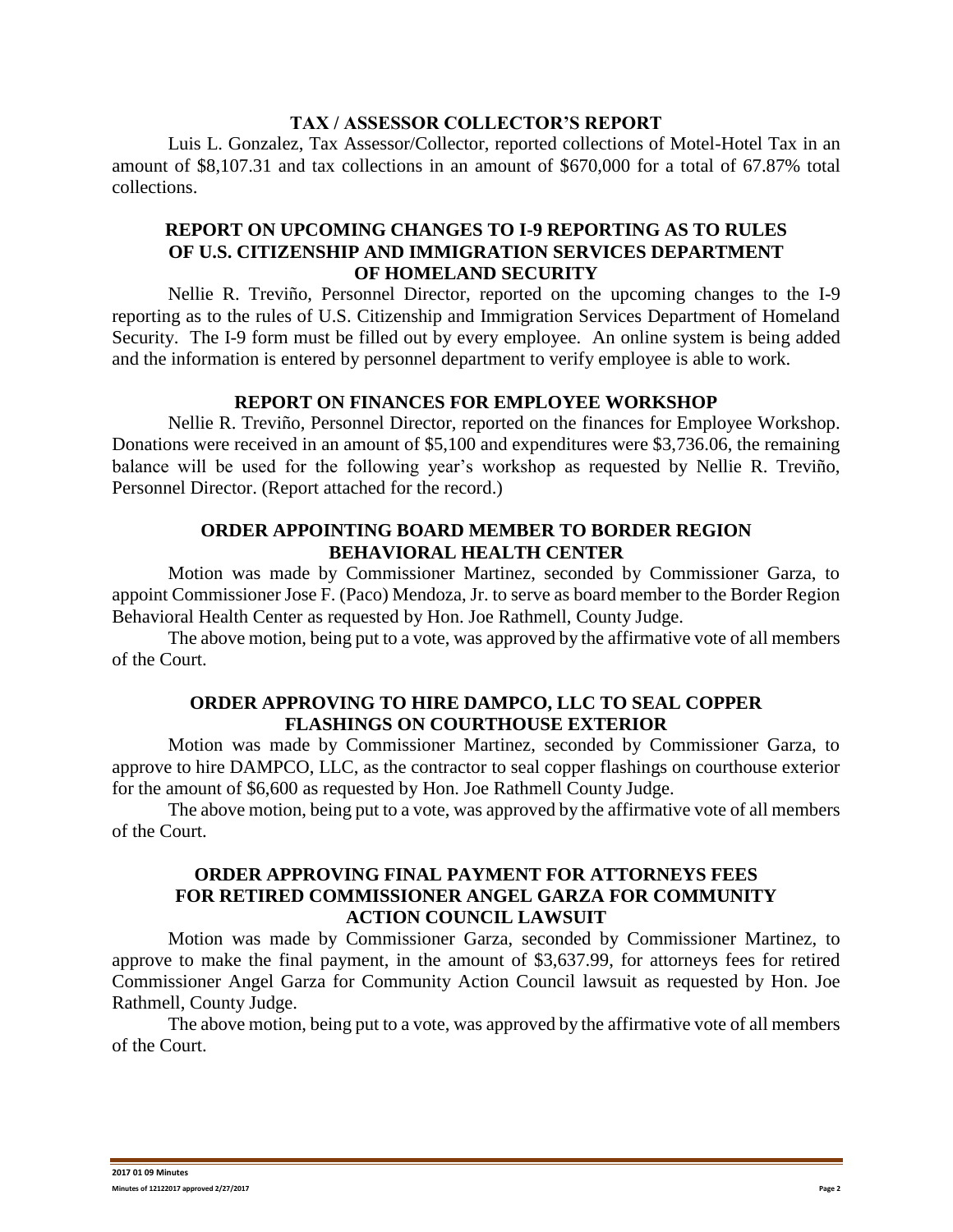## **ORDER APPROVING DEMOLITION OF STAGE ON WEST SIDE OF ZAPATA COUNTY PAVILION**

Motion was made by Commissioner Mendoza, seconded by Commissioner Elizondo, to approve the demolition of the stage on the west side of the Zapata County Pavilion. West side area of the pavilion will be designated as handicapped parking spaces. Work will be performed by county employees, as requested by Hon. Paco Mendoza, Commissioner, Pct. 1 and Hon. Olga M. Elizondo, Commissioner, Pct. 2.

The above motion, being put to a vote, was approved by the affirmative vote of all members of the Court.

### **ORDER TO TRANSFER VICTOR VILLARREAL**

Motion was made by Commissioner Garza, seconded by Commissioner Martinez, to approve the transfer of Victor Villarreal from slot #24 to slot #4 as Captain at a rate of \$13.12 per hour as requested by Chief J.J. Meza, Fire Department.

The above motion, being put to a vote, was approved by the affirmative vote of all members of the Court.

## **ORDER TO HIRE FIRE FIGHTER / PARAMEDIC**

Motion was made by Commissioner Martinez, seconded by Commissioner Garza, to approve to hire a Fire Fighter / Paramedic in slot #24 at a rate of \$12.60 per hour as requested by Chief J.J. Meza, Fire Department.

The above motion, being put to a vote, was approved by the affirmative vote of all members of the Court.

# **ORDER AWARDING BID FOR GARBAGE COLLECTION CONTRACT TO RSL WASTE MANAGEMENT, LLC**

Motion was made by Commissioner Garza, seconded by Commissioner Martinez, to award bid for Garbage Collection Contract to RSL Waste Management, LLC, as requested by Hon. Joe Rathmell, County Judge.

The above motion, being put to a vote, was approved by the affirmative vote of Commissioner Mendoza, Elizondo, Martinez, and Garza. Judge Rathmell abstained. Motion carried.

### **ORDER APPROVING INSTALLATION OF SECURITY LIGHTS**

Motion was made by Commissioner Garza, seconded by Commissioner Martinez, to approve installation of security lights at the following locations:

- a.  $1001 \, 10^{th}$  Avenue (Corner of  $10^{th}$  and Carla Street)
- b. 360 Gonzalez Road (Corner of Martinez and Gonzalez Street)
- c. 277 Lozano Road

as requested by Hon. Paco Mendoza, Commissioner Pct. 1.

The above motion, being put to a vote, was approved by the affirmative vote of all members of the Court.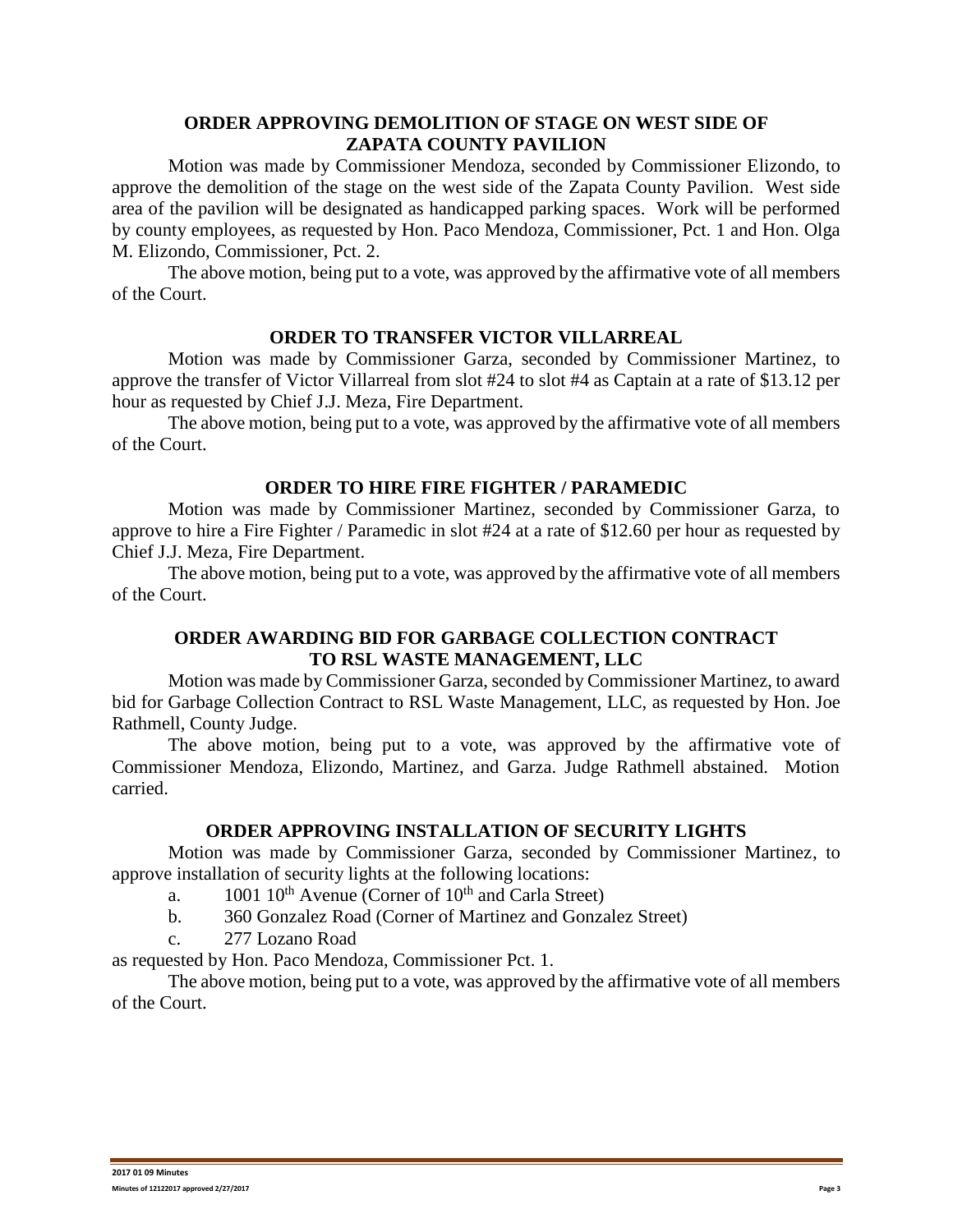# **MOTION WAS MADE BY COMMISSIONER GARZA, SECONDED BY COMMISSIONER MARTINEZ, TO ENTER INTO EXECUTIVE SESSION**

## **MOTION WAS MADE BY COMMISSIONER GARZA, SECONDED BY COMMISSIONER MENDOZA, TO RETURN TO REGULAR SESSION**

#### **ORDER TO TABLE REQUEST BY RAM HERNANDEZ**

Motion was made by Commissioner Mendoza, seconded by Commissioner Martinez, to table request by Ram Hernandez regarding the finalization of all USDA documentation to include site/sites, locations and compensation policy to announce job openings with our local newspaper and Texas Workforce Office. Once approved by USDA the program will start immediately.

The above motion, being put to a vote, was approved by the affirmative vote of all members of the Court.

### **ORDER AUTHORIZING PAYMENT TO ATTORNEYS FOR PENDING LITIGATION**

Motion was made by Commissioner Mendoza, seconded by Commissioner Martinez, to authorize payment to attorneys representing Zapata County regarding pending litigation cases as requested by Nellie R. Treviño, Personnel Director.

The above motion, being put to a vote, was approved by the affirmative vote of all members of the Court.

## **ORDER AUTHORIZING MR. TREVIÑO TO NOTIFY EMPLOYEES OF LICENSING REQUIREMENTS**

Motion was made by Commissioner Martinez, seconded by Commissioner Mendoza, to authorize Carlos Treviño, Water Plant Director, to notify employees of licensing requirements as requested by Nellie R. Treviño, Personnel Director.

The above motion, being put to a vote, was approved by the affirmative vote of all members of the Court.

*[Executive Session is requested pursuant to Texas Government Code Title 5, Sub Chapter D, Section 551.071 (Consultation with Attorney).]*

### **ADJOURN**

Motion to adjourn was made by Commissioner Garza, seconded by Commissioner Martinez, and being put to a vote, was approved by the affirmative vote of all members of the Court.